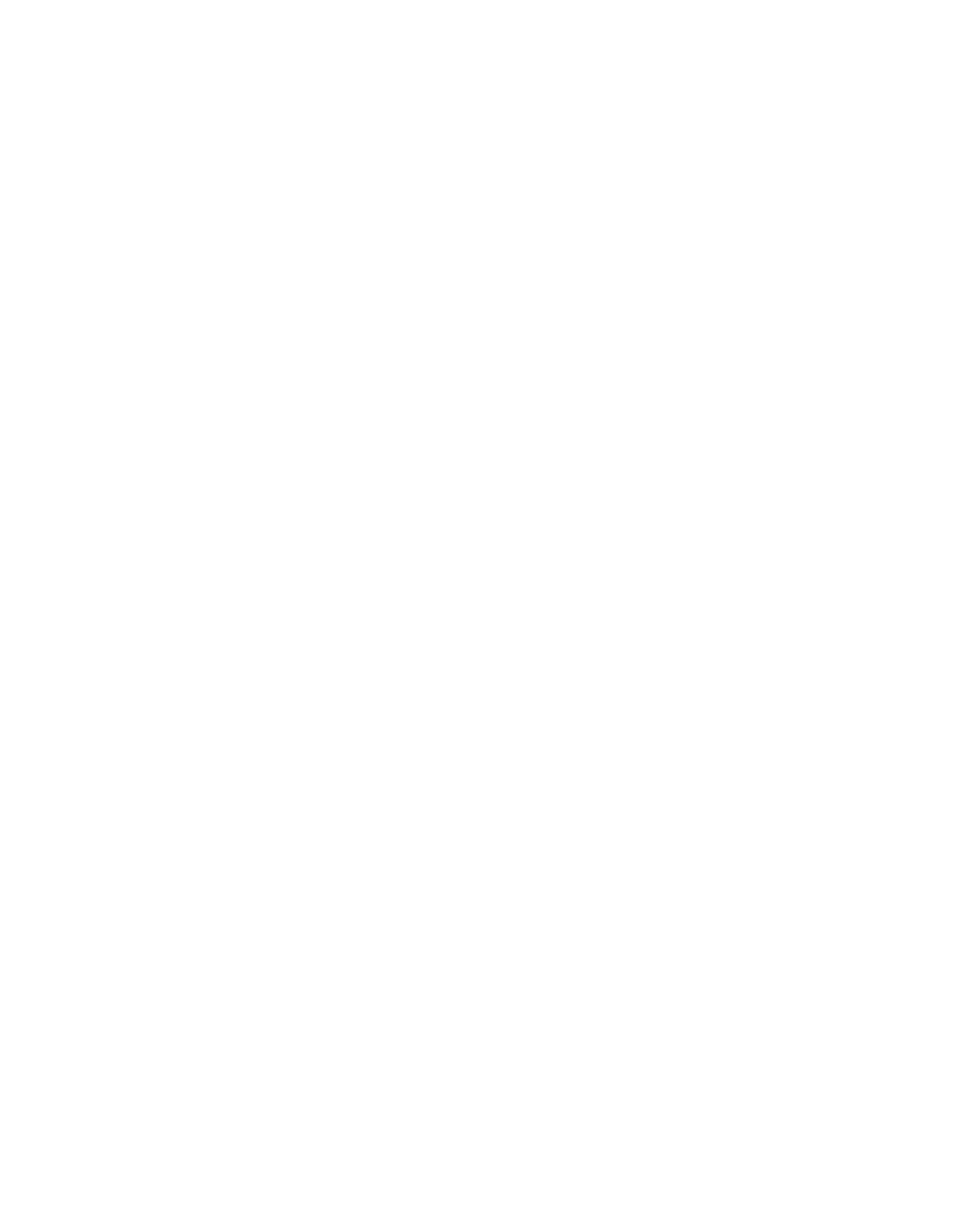#### **BURKE, Justice.**

[¶1] Matthew Endris pleaded guilty to a charge of driving while under the influence of alcohol. Consistent with the plea agreement between Mr. Endris and the prosecution, the district court imposed a sentence that allowed Mr. Endris to be released from jail to participate in an alcohol treatment program. The district court informed Mr. Endris that, during his release, he would be considered both on probation and in official detention. Mr. Endris was released, but he failed to enroll in the treatment program. His probation was revoked, and in a separate case, he was convicted of escaping from official detention. In these consolidated cases, he appeals both the revocation of his probation and the conviction on the escape charge. He contends that the sentence he received on the charge of driving while under the influence is illegal because it subjected him to both probation and incarceration at the same time.

[¶2] We agree that the sentence is not authorized under the applicable Wyoming statutes. We will therefore reverse both the revocation of his probation and his conviction for escape. We will also vacate the illegal sentence on the underlying charge of driving while under the influence, and remand this case to the district court for resentencing.

#### *ISSUES*

[¶3] Mr. Endris states the dispositive issues<sup>1</sup> this way:

1. Did the trial court err as a matter of law in finding that Mr. Endris escaped from official detention when the underlying sentence under W.S. § 7-13-107 was an illegal sentence, and therefore null and void?

2. Did the trial court err in revoking Mr. Endris"s probation, as Wyoming law does not provide probation to be served concurrently with incarceration for the same offense?

The State combines the two issues into one:

 $\overline{a}$ 

1. Was Appellant in official detention, in effect serving

 $1$  Mr. Endris also presents an issue regarding an instruction given to the jury during his trial on the charge of escaping from official detention. In light of our resolution of his other issues, there is no need to consider the jury instruction issue.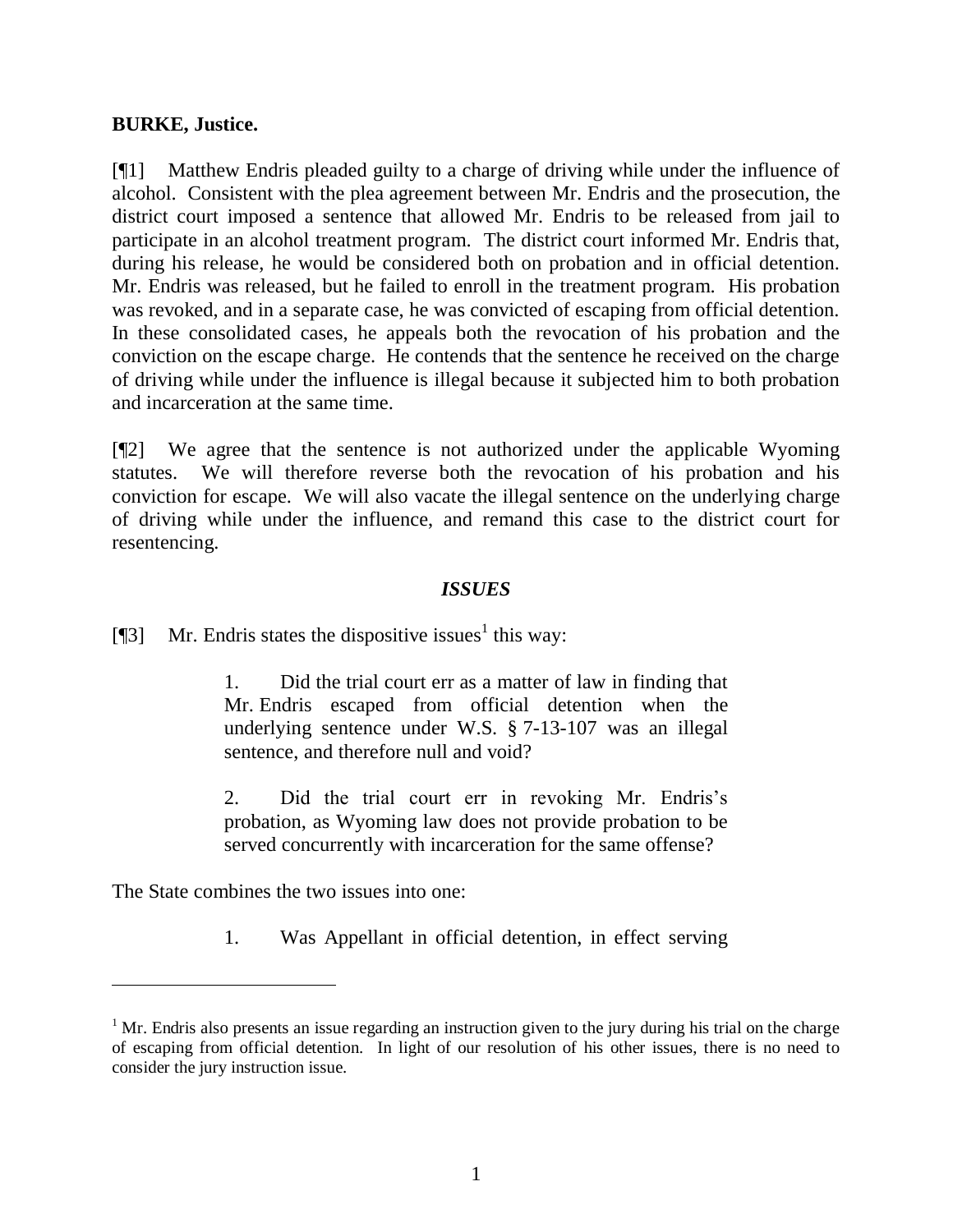the custodial portion of his split sentence, when he escaped, such that his escape conviction must be affirmed but his probation revocation must be vacated?

# *FACTS*

[¶4] Mr. Endris was charged with driving while under the influence of alcohol, a violation of Wyo. Stat. Ann. § 31-5-233 (LexisNexis 2007). Because of prior convictions on similar charges, Mr. Endris was charged with a felony. He pleaded guilty pursuant to a plea agreement, in which the prosecution agreed to recommend a sentence of eighteen to twenty-four months in prison, suspended in favor of a "split" sentence requiring Mr. Endris to spend one year in the county jail and one year on supervised probation. The agreement also provided that Mr. Endris would be released from jail to attend an in-patient alcohol treatment program.

[¶5] The district court accepted the guilty plea. Despite concerns that the recommended sentence seemed too "favorable" in light of Mr. Endris's criminal record, the district court also accepted the recommended sentence with this explanation:

> However, since the county attorney was willing to go along with this and give you an opportunity . . . certainly the Court does not want to interfere with the opportunity for you to rehabilitate yourself.

> So the Court will, with some reservations, accept the plea agreement and sentence the defendant to not less than eighteen nor more than twenty-four months in prison. That will be suspended in lieu of a one year split sentence, and one year of supervised probation.

[¶6] Also in accordance with the plea agreement, the district court announced that Mr. Endris could be released from jail in order to attend an in-patient alcohol treatment program. The district court explained the terms of release as follows:

> *That probation is to begin upon his release from jail and initiation of any treatment pursued*. This will apparently be next week.

> Mr. Endris, I want you to pay particular attention to *the terms of your probation*. . . .

> You are to enroll in and complete an acceptable drug and alcohol treatment program. This will begin immediately upon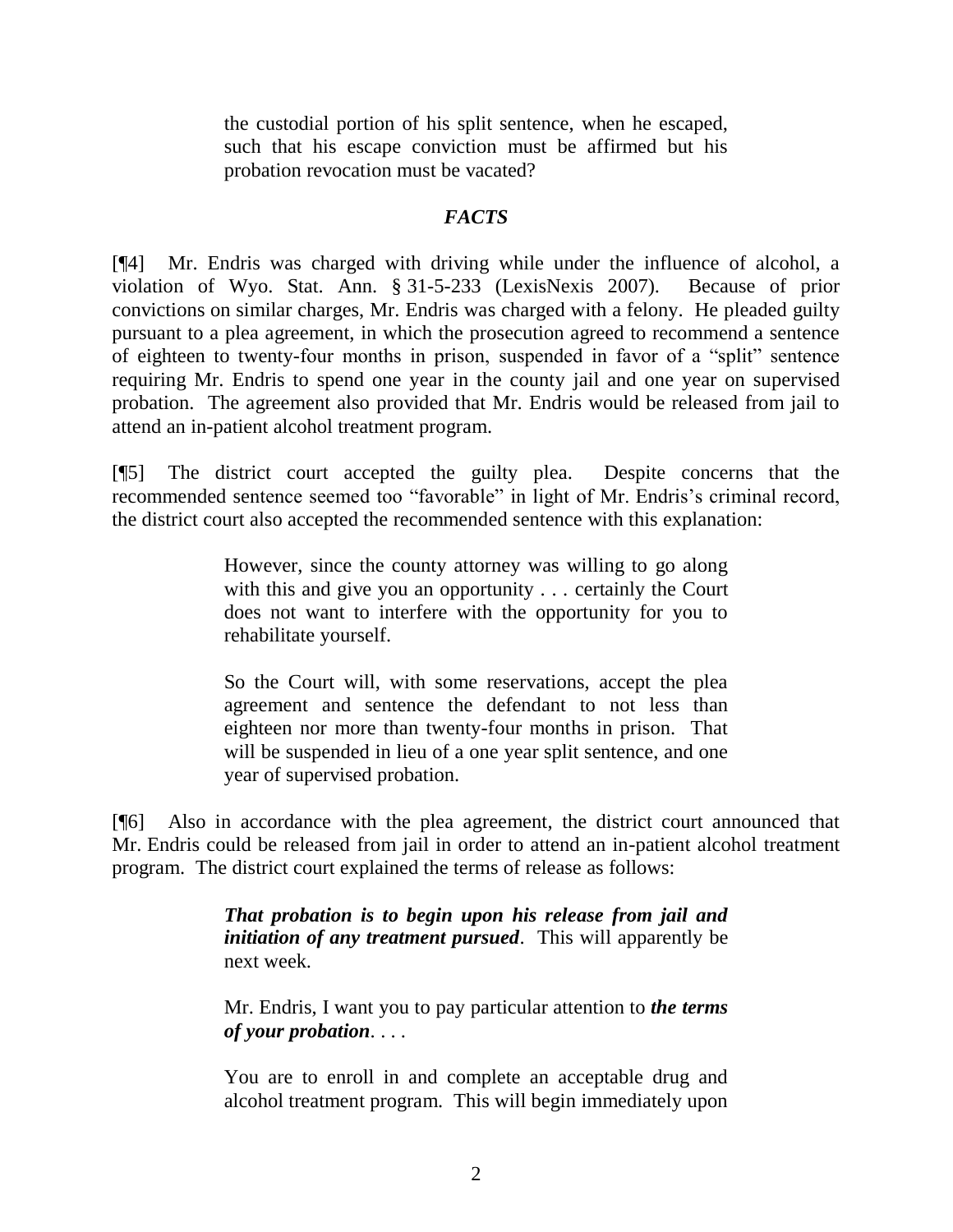your release from jail. . . . *And you will be considered in detention while you are at that program, so if you decide to leave you will be potentially charged with escape, which is a felony in Wyoming*. . . .

He will report to the treatment facility no later than four hours from his release from jail. . . . *And any deviation from that travel plan will be considered a deviation [from] a condition of your probation, as well as a deviation from your official detention*.

(Emphasis added.)

[¶7] The district court followed its oral sentencing with a written Judgment and Sentence. It confirmed that Mr. Endris would be released to participate in a treatment program. It also confirmed that if Mr. Endris left the program without authorization, he would be "charged with felony escape from official detention." Unlike the oral sentence, however, the written judgment did not provide that Mr. Endris would also be on probation while in the treatment program. It provided instead that Mr. Endris would be eligible for probation after serving one year in jail.

[¶8] Mr. Endris was released from jail on September 29, 2008. He had been accepted into an alcohol treatment program in Cody, about a three hour drive from Sheridan where he was in jail. Mr. Endris thought he had arranged for a ride to Cody, but his plan fell through because the driver had to have knee surgery. Mr. Endris asked several other people, but they were unable or unwilling to give him a ride. He went to the bus station, but learned that the bus did not go to Cody. He finally found someone willing to drive him to Cody for \$200, but he did not have that much money. He continued trying to find a ride to Cody or to borrow \$200.

[¶9] After a couple of days without success, Mr. Endris decided to turn himself in at the jail. On the way there, he stopped to see an acquaintance who was working on repairs and remodeling at a motel next door to the jail. This person offered Mr. Endris a job helping with that work, and said that Mr. Endris could live in the motel while working there. Mr. Endris decided to take the job instead of turning himself in, hoping to earn enough money to pay for a ride to Cody.

[¶10] When Mr. Endris failed to enroll in the treatment program as required, the district court issued a warrant for his arrest. That warrant was issued on October 1, 2008. Mr. Endris was arrested on November 6, 2008, at the motel next door to the jail.

[¶11] In a hearing held soon after the arrest, the prosecution told the district court that it had intended to file a motion to revoke Mr. Endris's probation, but upon reviewing the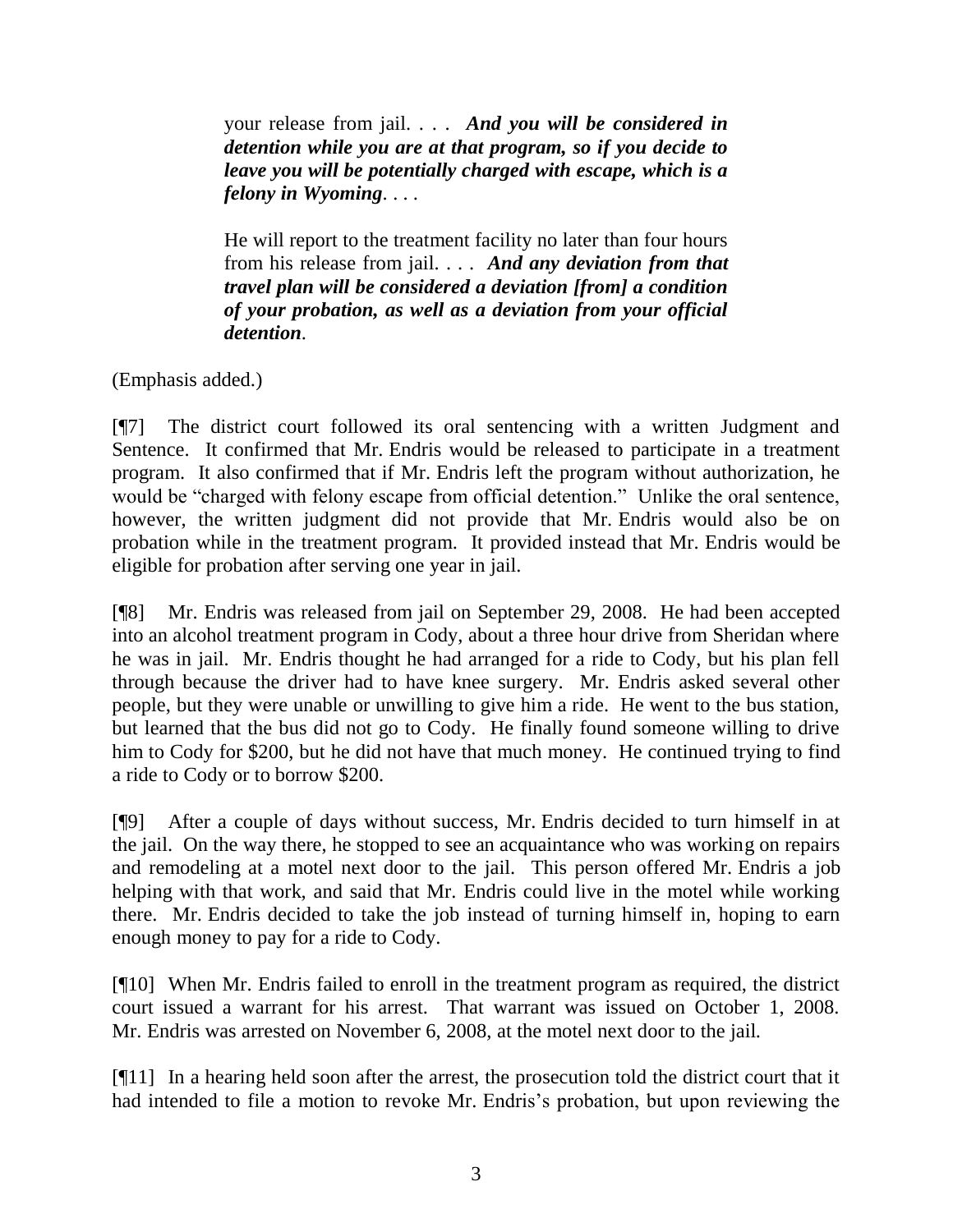written Judgment and Sentence, the prosecutor found that it did not place Mr. Endris on probation when he was released for treatment. The prosecutor believed that the oral sentence had placed Mr. Endris both on probation and in detention upon his release. When that belief was confirmed by the transcript of the sentencing hearing, the prosecution filed a Motion for Order Nunc Pro Tunc, asking the district court to amend the written Judgment and Sentence to conform to the oral sentence.

[¶12] The district court granted the motion, reconfirming that Mr. Endris was both on probation and in official detention when he was released to seek treatment. The prosecution then petitioned to revoke Mr. Endris"s probation. Granting the petition, the district court imposed the original sentence of eighteen to twenty-four months in prison. Meanwhile, in a separate proceeding, Mr. Endris was charged with escaping from official detention, a violation of Wyo. Stat. Ann.  $\S 6$ -5-206(a)(i). He was found guilty by a jury. He was sentenced to four to seven years in prison, to be served consecutive to the sentence for driving while under the influence. Mr. Endris filed timely appeals in both cases, and his appeals were consolidated.

### *STANDARD OF REVIEW*

[¶13] In reviewing claims that a criminal sentence is illegal, we have established this standard of review:

> Sentencing decisions are normally within the discretion of the trial court. *Bitz v. State*, 2003 WY 140, ¶ 7, 78 P.3d 257, 259 (Wyo. 2003). "Such discretion is limited, however, inasmuch as a court may not enter an illegal sentence. A sentence is illegal if it violates the constitution or other law." *In re CT*, 2006 WY 101, ¶ 8, 140 P.3d 643, 646 (Wyo. 2006) (internal case citation omitted). Whether a sentence is illegal is a question of law, which we review *de novo*. *Manes v. State*, 2007 WY 6, ¶ 7, 150 P.3d 179, 181 (Wyo. 2007).

*Jackson v. State*, 2009 WY 82, ¶ 6, 209 P.3d 897, 898-99 (Wyo. 2009).

### *DISCUSSION*

[¶14] After Mr. Endris pleaded guilty to the charge of driving while under the influence, the district court initially imposed a sentence of eighteen to twenty-four months in prison. It suspended that sentence and instead imposed a "split sentence," which required Mr. Endris to spend one year in the county jail and one year on supervised probation. "Split sentences" are authorized under Wyo. Stat. Ann. § 7-13-107(a), which provides in pertinent part: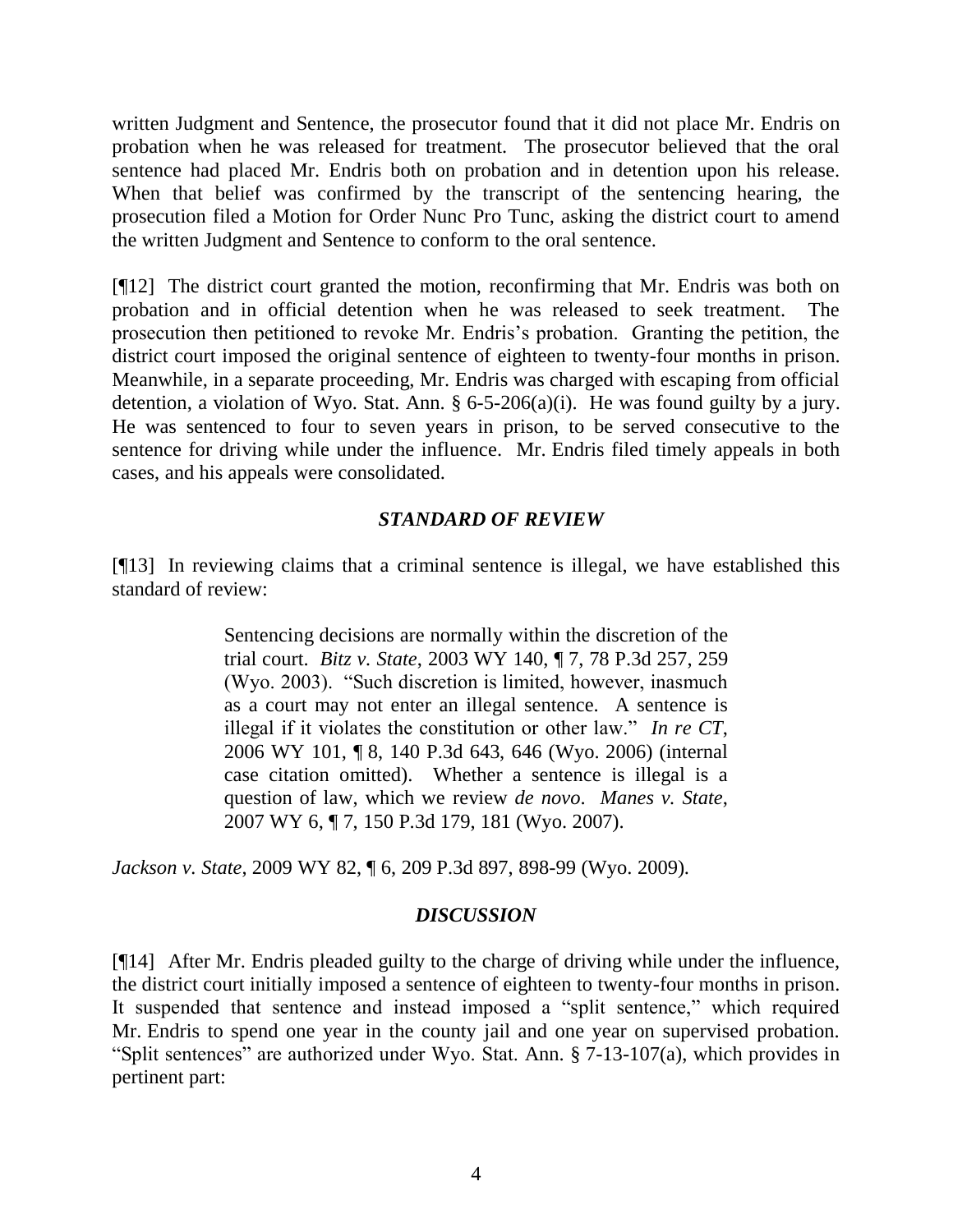Following a defendant"s conviction of, or his plea of guilty to any felony, other than a felony punishable by death or life imprisonment, the court may impose any sentence of imprisonment authorized by law and . . . may in addition provide:

(i) That the defendant be confined in the county jail for a period of not more than one (1) year; and

(ii) That the execution of the remainder of the sentence be suspended and the defendant placed on probation.

[¶15] The district court also allowed Mr. Endris to be released from jail to participate in an in-patient alcohol treatment program. As quoted above, the district court announced that Mr. Endris would be considered both on probation and in detention during his release. Mr. Endris contends that the applicable Wyoming statutes do not allow a court to sentence a person to both probation and detention at the same time. Because the sentence is contrary to the statutes, Mr. Endris claims that it is illegal. "A sentence that imposes a punishment not authorized by the legislature . . . is illegal." *Apodaca v. State*, 891 P.2d 83, 85 (Wyo. 1995).

[¶16] Mr. Endris cites Wyo. Stat. Ann. § 6-5-201(a)(ii), which defines the term "official detention" to include "detention in any manner and in any place for law enforcement purposes." In addition, this definition explicitly states that official detention "*does not include supervision on probation* or parole or constraint incidental to release on bail." (Emphasis added.) Mr. Endris also cites Wyo. Stat. Ann.  $\S$  7-13-401(a)(x), which defines the term "probation" as "a sentence *not involving confinement* which imposes conditions and retains authority in the sentencing court to modify the conditions of the sentence or to resentence the offender if he violates the conditions." (Emphasis added.) Applying this statutory definition in other circumstances, we observed that "jail time cannot be considered as a probation condition because the word "probation" is defined . . . as being 'a sentence not involving confinement."" *Kidd v. State*, 937 P.2d 1334, 1336 (Wyo. 1997), *overruled on other grounds by Daugherty v. State*, 2002 WY 52, 44 P.3d 28 (Wyo. 2002). We agree with Mr. Endris that these two statutory provisions, taken together, establish a general rule that probation and detention are incompatible and mutually exclusive. $2$ 

 $\overline{a}$ 

<sup>2</sup> We note that this general rule applies in several other states. *See Joseph v. State*, 752 So.2d 656, 656 (Fla. Dist. Ct. App. 2000) ("It is well settled that probation cannot be imposed concurrently with a sentence of incarceration."); *State v. Harris*, 251 N.W.2d 483, 483 (Iowa 1977) ("Granting probation and imposing confinement constitute a contradiction."); *State v. Huftile*, 367 N.W.2d 193, 196 (S.D. 1985) ("Probation and incarceration are . . . mutually exclusive."), *superseded by statute on other grounds*, S.D.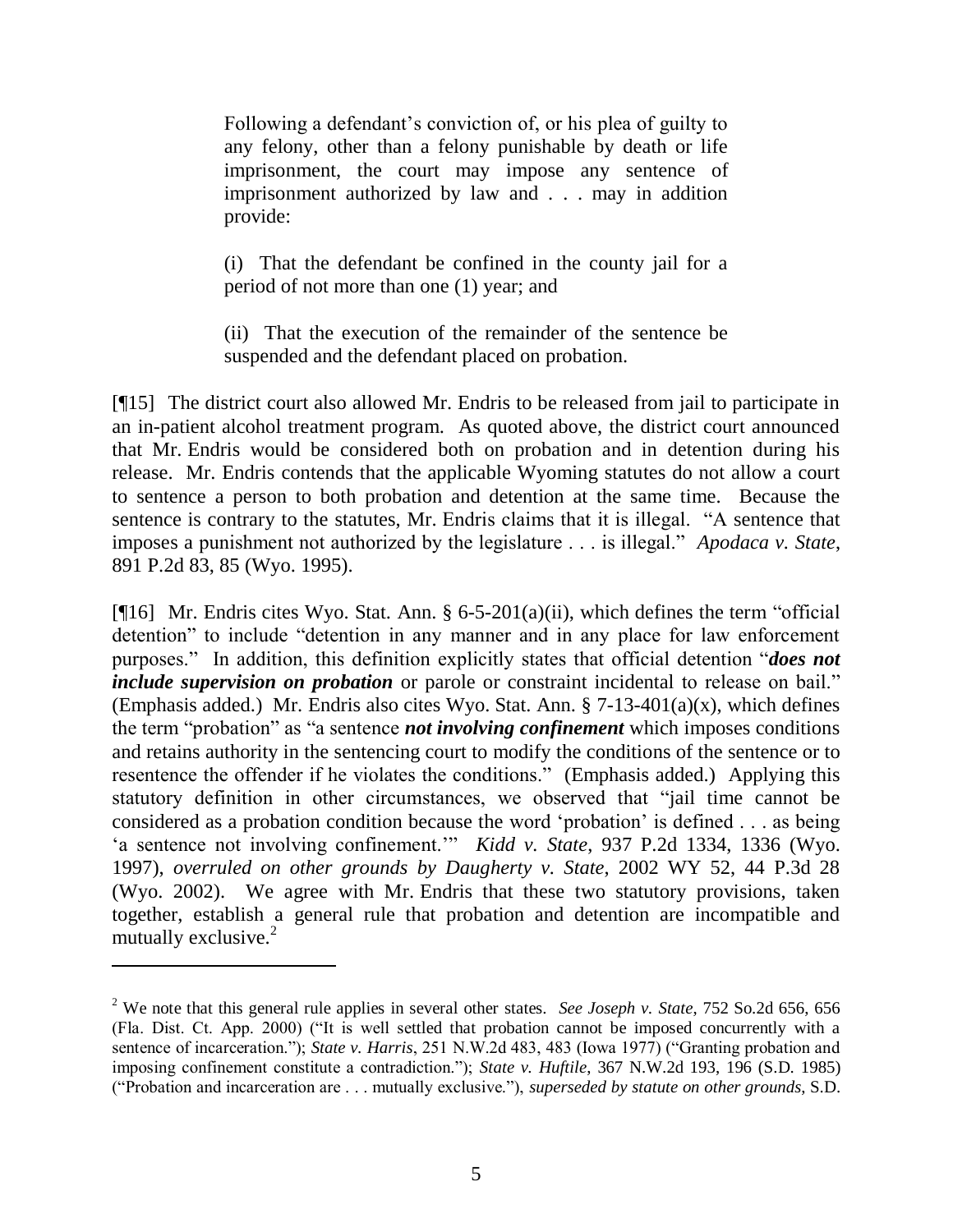[¶17] The legislature can make exceptions to this general rule, and provide that a person may be subject to both probation and detention in specified circumstances. For example, under the Wyoming Adult Community Corrections Act, "the sentencing court may, *as a condition of probation*, order that [an eligible] offender participate in a residential or nonresidential adult community correctional program." Wyo. Stat. Ann. § 7-18-108(a) (emphasis added). But the legislature also provided that a person in a community correctional program is in official detention, and may be charged with escape from the program. Wyo. Stat. Ann. § 7-18-112. Based on these explicit statutory provisions, we have recognized that a person participating in a community corrections program may be treated as both on probation and in detention. *Peper v. State*, 768 P.2d 26, 29 (Wyo. 1989).

[¶18] There are no similar provisions in the "split sentence" statute under which Mr. Endris was sentenced. To the contrary, that statute provides that a court "may impose a split sentence of incarceration *followed* by probation." Wyo. Stat. Ann. § 7-13- 107(c) (emphasis added). If probation must follow incarceration, then a district court imposing a "split sentence" under this statute may not impose probation and detention at the same time. The State has not cited any other statutory provision that would authorize the district court to impose both probation and detention. The sentence imposed on Mr. Endris is illegal because it subjected him to probation and detention at the same time for the same crime.

[¶19] The State attempts to rely on the district court's written Judgment and Sentence, which provided that Mr. Endris was in detention when he was released for treatment, but did not state that he would also be on probation. The State relies on *Williams v. State*, 949 P.2d 878, 880 (Wyo. 1997) for the proposition that a written judgment and sentence may be used to clarify an ambiguous oral sentence. Consistent with the written judgment and sentence, the State admits that we must reverse the revocation of Mr. Endris"s probation, but urges us to affirm Mr. Endris's conviction on the escape charge.

[¶20] The State's position on appeal is inconsistent with the prosecution's actions in the district court. There, the prosecutor insisted that the written order was wrong, and moved to correct the written order to conform to the oral sentence. Now the State takes the contrary position that the written sentence was correct and the oral sentence should be ignored. Additionally, the State"s reliance on *Williams* is misplaced. *Williams* says that a written order can serve to clarify an ambiguous oral order, but there is nothing ambiguous about the oral sentence pronounced by the district court in this case. The transcript of the sentencing hearing, quoted above, leaves no doubt that the district court was sentencing

Codified Laws § 24-15A-1 (1996).